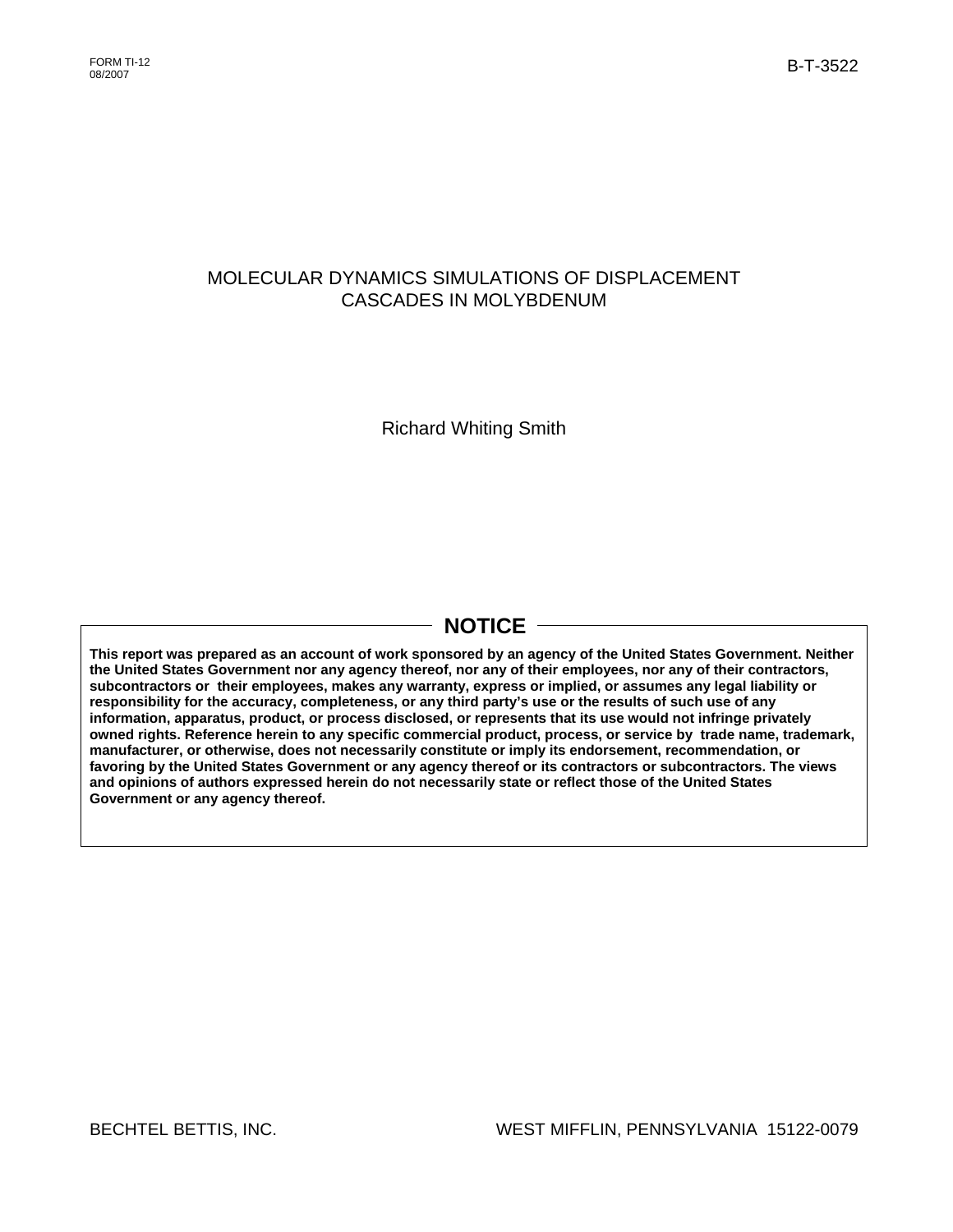## **Molecular Dynamics Simulations of Displacement Cascades in Molybdenum**

## **Richard Whiting Smith**

### **Abstract**

Molecular dynamics calculations have been employed to simulate displacement cascades in neutron irradiated Mo. A total of 90 simulations were conducted for PKA energies between 1 and 40 keV and temperatures from 298 to 923K. The results suggest very little effect of temperature on final defect count and configuration, but do display a temperature effect on peak defect generation prior to cascade collapse. Cascade efficiency, relative to the NRT model, is computed to lie between 1/4 and 1/3 in agreement with simulations performed on previous systems. There is a tendency for both interstitials and vacancies to cluster together following cascade collapse producing vacancy rich regions surrounded by interstitials. Although coming to rest in close proximity, the point defects comprising the clusters generally do not lie within the nearest neighbor positions of one another, except for the formation of dumbbell di-interstitials. Cascades produced at higher PKA energies (20 or 40 keV) exhibit the formation of subcascades.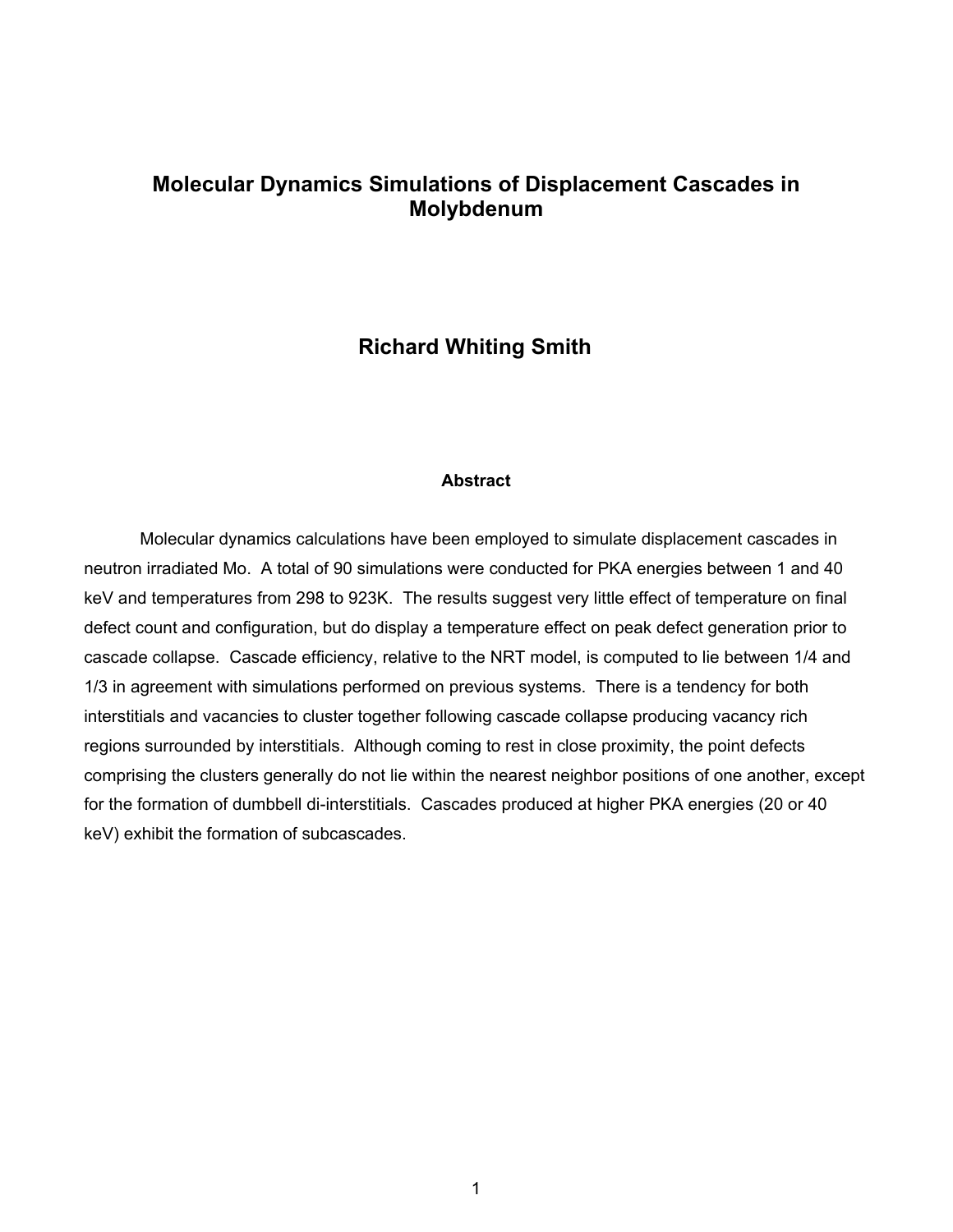## **Introduction**

Metals and metal alloys subjected to irradiation by fast neutrons exhibit microstructural evolution that drives deformation mechanisms such as irradiation creep and swelling, and produces embrittlement due to irradiation hardening. Microstructural evolution results from the formation of defect clusters and the flow of interstitials and vacancies to microstructural sinks. The rate at which this evolution proceeds is determined by the rate at which point defects are produced in displacement cascades resulting from the collision of fast neutrons with lattice atoms. In order to model microstructural evolution and its effects on material performance, it is first necessary to understand the dynamics of cascade formation and collapse. Key quantities that must be determined are the number of interstitials and vacancies produced in the cascades and the extent to which the defects cluster together during and immediately following the cascade event. Molecular dynamics (MD) simulations have been used to conduct detailed investigations of displacement cascades in a number of metallic and semiconductor systems [1-8]. The purpose of this paper is to report on molecular dynamics simulations of cascades in molybdenum.

#### **Computational Method**

Molecular dynamics simulations were conducted using a parallel version of the MDCASK program supplied by the Lawrence Livermore National Laboratory [1]. The program computes the time-dependent trajectories of the atoms in a region of crystal by solving Newtonian equations of motion for each atom, subject to the interatomic forces placed on them by their neighbors. Displacement cascades are simulated by selecting an atom near the center of the computational cell to become a primary knock-on atom (PKA) and imparting to it some amount of kinetic energy at the start of the MD simulation. As the PKA collides with atoms in its vicinity, its original kinetic energy is distributed to its surroundings. Subsequent collisions between moving and stationary atoms result in the formation of the cascade. The calculation is continued until the defect population reaches a stable configuration. In the present investigation, cascades were tracked for a duration of roughly 10 picoseconds. PKA energies of 1, 2, 5, 10, 20 and 40 keV were used and the PKA direction was taken as [135] in the BCC Mo lattice. Stoller has shown that for PKA energies above 1 keV, direction has little influence on cascade formation [9], so only a single direction was used in this work. The [135] direction was selected because it is unlikely that the PKA will channel. Prior to the introduction of the PKA, the computational cells were first equilibrated to an ambient temperature of either 298, 573 or 923 K. Equilibration was done using the velocity scaling algorithm in MDCASK. Three-dimensional periodic boundary conditions were applied to the computational cells and the cell dimensions were scaled to account for thermal expansion. Computational cell size was selected in accordance with previous work done on other systems [6,7] and to minimize any size effect that would result from

1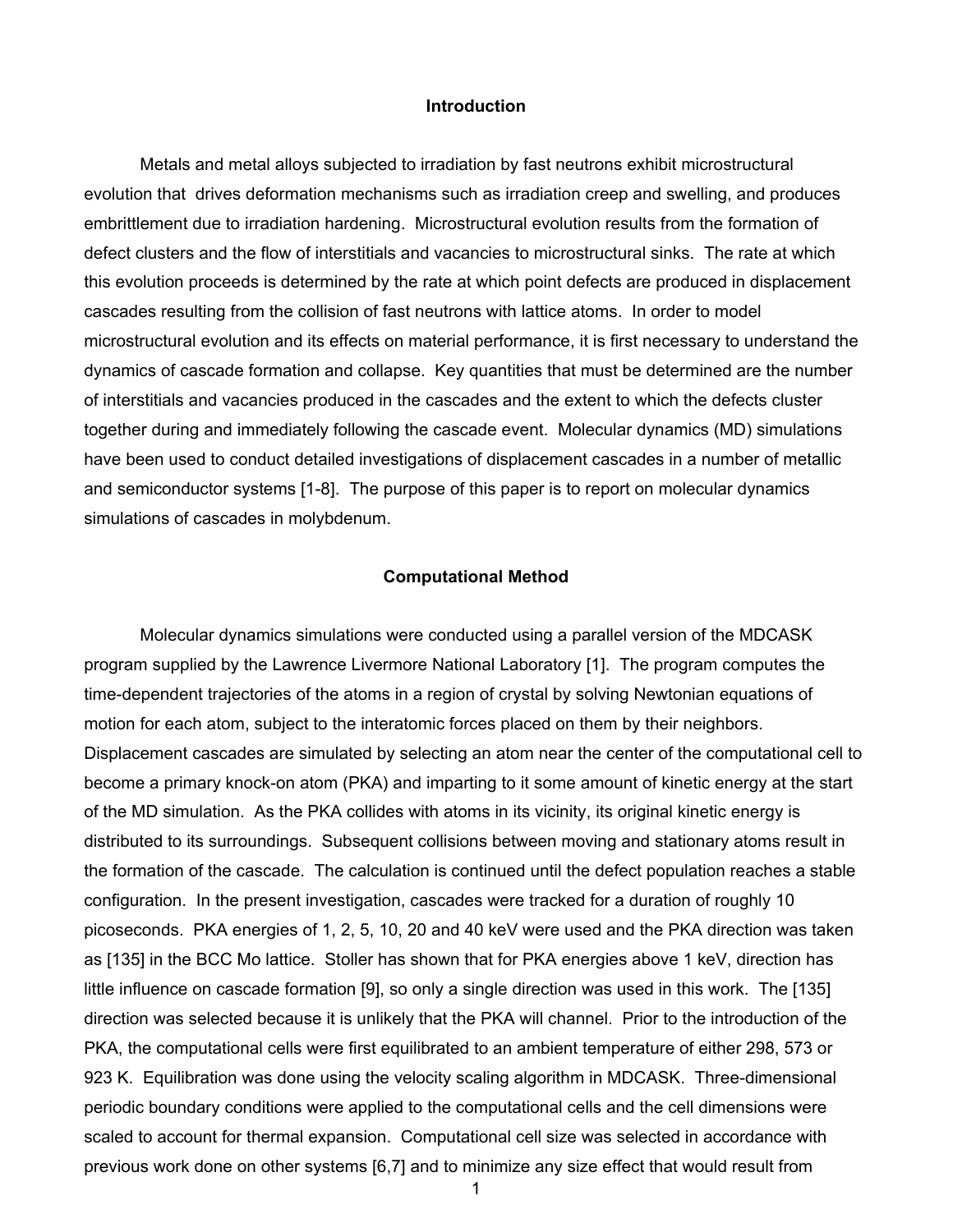temperature increases due to the dissipation of the PKA's kinetic energy. Cell size is given in Table 1. The temperature equilibration algorithm was switched off once the temperature had been equilibrated, prior to launching the PKA.

| PKA<br><b>Energy</b><br>(keV) | No. BCC<br>unit cells. | Total No.<br>atoms |  |  |
|-------------------------------|------------------------|--------------------|--|--|
|                               | 28x28x28               | 43,904             |  |  |
| 2                             | 35x35x35               | 85,750             |  |  |
| 5                             | 47x47x47               | 207,646            |  |  |
| 10                            | 59x59x59               | 410,758            |  |  |
| 20                            | 74x74x74               | 810,448            |  |  |
| 40                            | 93x93x93               | 1,608,714          |  |  |

**Table 1. Size of computational cells used in simulations.** 

The interatomic potential used to describe the Mo system was constructed by joining together the Universal potential [11] at short range with a Finnis-Sinclair potential previously fit to equilibrium properties of Mo [12]. The connection was made with an exponential blend designed to maintain the continuity of energy and first derivative at the junction to both the Universal and Finnis-Sinclair regimes [13].

## **Results and Discussion**

In order to improve statistics, five MD simulations were run at each PKA energy and cell temperature. Through out the cascade simulations, the defect counting algorithm of MDCASK was used to determine the number of vacancies and interstitials as well as their positions as a function of time. The average number of interstitial-vacancy pairs is plotted as a function of time and PKA energy at each starting temperature in figure 1. The curves display the characteristic rapid increase in defect number immediately following the PKA collision as adjacent atoms are knocked off of their lattice sites, and then a decay in defect number as vacancies and interstitials begin to recombine during the collapse of the cascade. As the event is concluded, the defect number approaches a fairly constant value that we take as the net yield of the cascade. It is important to point out that since periodic boundary conditions are used and there are no additional sinks in the simulation, if the calculations were to be extended indefinitely the total defect count would have to reduce to zero. If sufficient time were given for long range diffusion, the *ultimate* fate of each defect would eventually be to recombine with a partner of opposite type. There is simply no place else for them to go. In the actual material,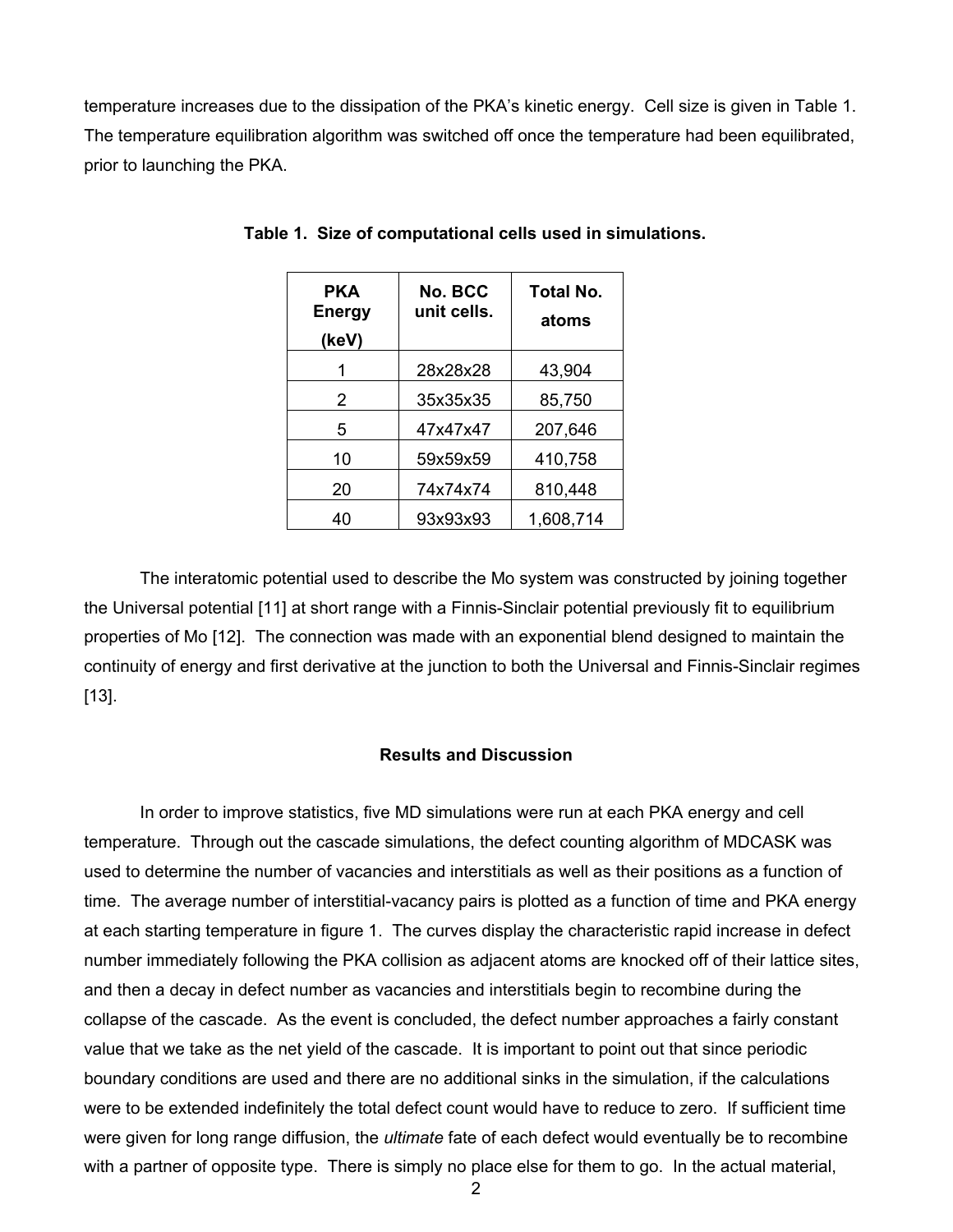recombination competes with absorption at sinks such as dislocations and voids. In this work, an arbitrary cutoff time between 6 and 8 ps is used to define the stable number of defects produced by the cascade.

Table 2 presents the maximum number of defects, time to maximum defect count and the stable number of defects for each simulation set. Also listed is the ratio of stable number relative to the maximum. Clearly at each temperature, the peak and stable number of defects increase with increasing PKA energy. There does not appear to be a significant temperature effect on stable defect number at constant energy, but the peak defect count does increase with increasing temperature. This increase probably reflects the fact that increased thermal vibration impedes the ability of the lattice to channel, reducing the number of sub-threshold collisions that do not produce defects. This observed temperature dependence should not suggest that the displacement threshold itself is temperature dependent. Zepeda-Ruiz, et al. have conducted detailed MD investigations into the threshold energy of vanadium, and found no temperature dependence [14]. They point out that no dependence should be expected since the displacement threshold is quite a bit larger than thermal energies even near the melting point.

Table 2 also presents the number of defects predicted by the NRT model [15] and the cascade efficiency, given by the ratio of stable number to NRT prediction. The NRT model is a modification to the Kinchin-Pease [16] approximation to the number of defects produced per collision, and gives the defect yield as,

$$
v(T) = \frac{0.8T}{2E_d},
$$

where T is the PKA energy and  $E_d$  the displacement threshold. Greenwood's Specter program [17] lists the displacement energy of Mo as 60 eV. The cascade efficiency values in Table 2 show that efficiency decreases slightly with increasing PKA energy and appears to be fairly insensitive to temperature. A value between 1/4 and 1/3 seems to be a reasonable approximation to use for the production efficiency needed by rate theory calculations of point defect balance and microstructural evolution. These observations are consistent with simulations performed on other pure metals [4,6,10], and suggest that cascade efficiency itself is probably not strongly system dependent in monatomic metals. This insensitivity is not unexpected since cascade evolution is largely governed by close range interactions that can be treated as binary collisions. The details of the lattice structure and atomic bonding may not come into play until after the cascade has collapsed. It should be pointed out that the insensitivity should not be taken to imply that cascade efficiency would be unaffected by alloying. Alloying introduces differences in both the mass and size of the atoms, and MD simulations of low energy cascades in a Cu-Al binary alloy have demonstrated a change in defect production via

3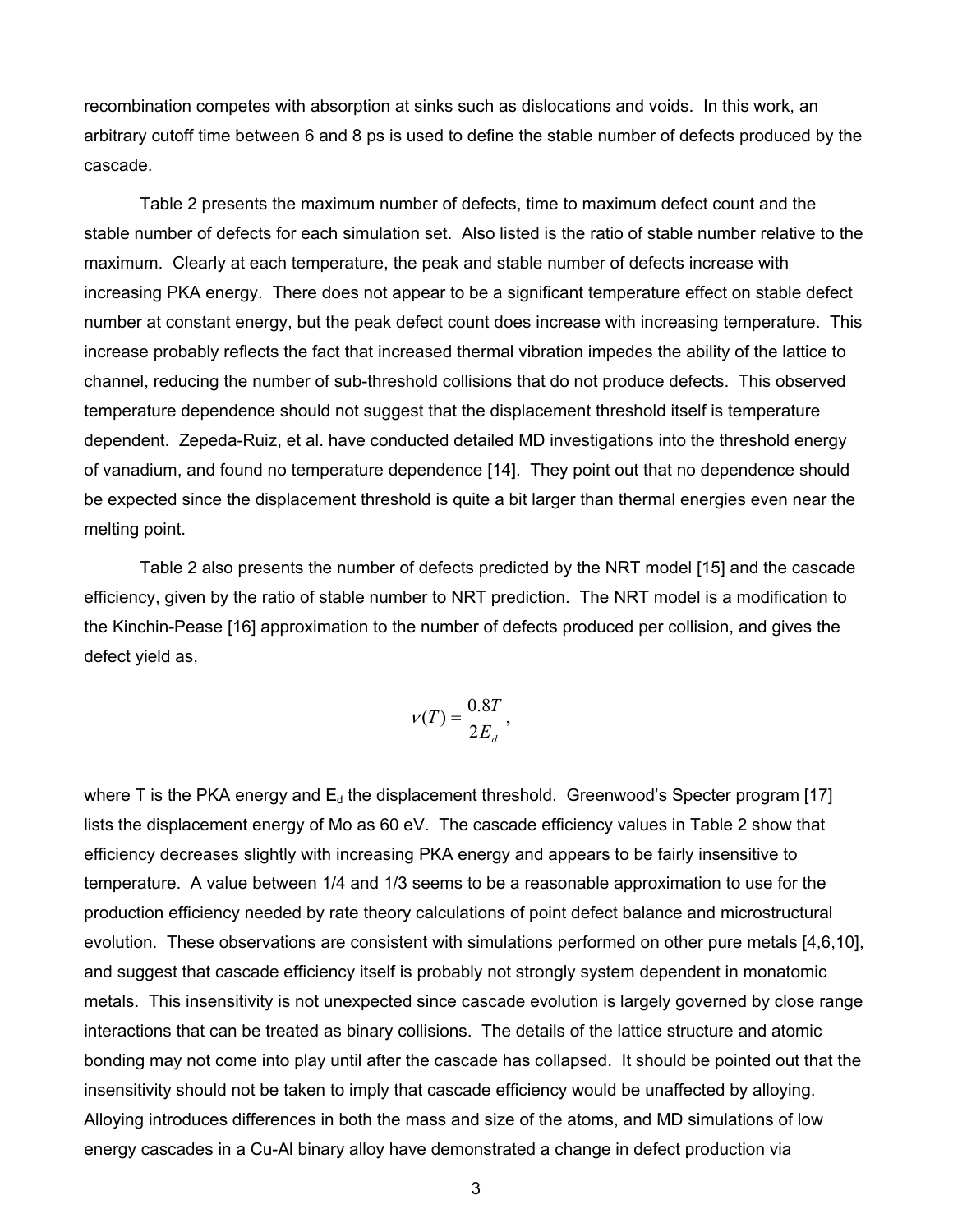replacement collisions to be caused by the mass and size difference of substitutional solute atoms [18]. For metallic systems in which constituent masses are similar, the effect of mass on collision dynamics is probably of secondary importance. The maximum energy transfer possible in a binary collision between particles of mass M<sub>1</sub> and M<sub>2</sub> is  $\Lambda$ =4M<sub>1</sub>M<sub>2</sub>/(M<sub>1</sub>+M<sub>2</sub>)<sup>2</sup>. When M<sub>1</sub>=M<sub>2</sub>,  $\Lambda$ =1, but even if M<sub>1</sub> is scaled to twice  $M_2$ ,  $\Lambda$  drops only to 0.88. This will have some impact on collision dynamics, but it is not expected to be overwhelming. The size difference could be more significant in that it disrupts the local symmetry of the lattice and can therefore affect mechanisms such as focussing, channeling and replacement collisions. It is anticipated that alloy effects for higher energy collisions on the development and collapse of the cascades will be smaller than the effects on subsequent evolutionary processes arising from atomic diffusion.

| T / E <sub>pka</sub> | Peak Count | Peak Time<br>(ps) | Stable No. | Stable/Peak | <b>NRT</b> | Stable/NRT |  |
|----------------------|------------|-------------------|------------|-------------|------------|------------|--|
| 298 K                |            |                   |            |             |            |            |  |
| 1 keV                | 26.8       | 0.33              | 2.6        | 0.10        | 6.7        | 0.39       |  |
| $\overline{2}$       | 47.9       | 0.33              | 6.2        | 0.13        | 13.3       | 0.47       |  |
| 5                    | 111.3      | 0.39              | 13.2       | 0.12        | 33.3       | 0.40       |  |
| 10                   | 240.3      | 0.44              | 17.4       | 0.07        | 66.7       | 0.26       |  |
| 20                   | 451.7      | 0.50              | 38.5       | 0.09        | 133.3      | 0.29       |  |
| 40                   | 1088.3     | 0.99              | 69.8       | 0.06        | 266.7      | 0.26       |  |
| 573K                 |            |                   |            |             |            |            |  |
| 1 keV                | 27.2       | 0.33              | 2.4        | 0.09        | 6.7        | 0.36       |  |
| $\overline{2}$       | 51.0       | 0.33              | 5.8        | 0.11        | 13.3       | 0.44       |  |
| 5                    | 135.8      | 0.39              | 11.4       | 0.08        | 33.3       | 0.34       |  |
| 10                   | 282.0      | 0.44              | 17.4       | 0.06        | 66.7       | 0.26       |  |
| 20                   | 482.1      | 0.50              | 36.8       | 0.08        | 133.3      | 0.28       |  |
| 40                   | 1811.2     | 1.21              | 63.2       | 0.04        | 266.7      | 0.24       |  |
| 923K                 |            |                   |            |             |            |            |  |
| 1 keV                | 32.6       | 0.33              | 3.6        | 0.11        | 6.7        | 0.54       |  |
| $\overline{2}$       | 55.1       | 0.39              | 6.2        | 0.11        | 13.3       | 0.47       |  |
| 5                    | 136.7      | 0.39              | 8.6        | 0.06        | 33.3       | 0.26       |  |
| 10                   | 386.1      | 0.72              | 15.8       | 0.04        | 66.7       | 0.24       |  |
| 20                   | 683.0      | 0.83              | 34.2       | 0.05        | 133.3      | 0.26       |  |
| 40                   | 1842.5     | 1.10              | 68.5       | 0.04        | 266.7      | 0.26       |  |

**Table 2. Defect count for each simulation set.**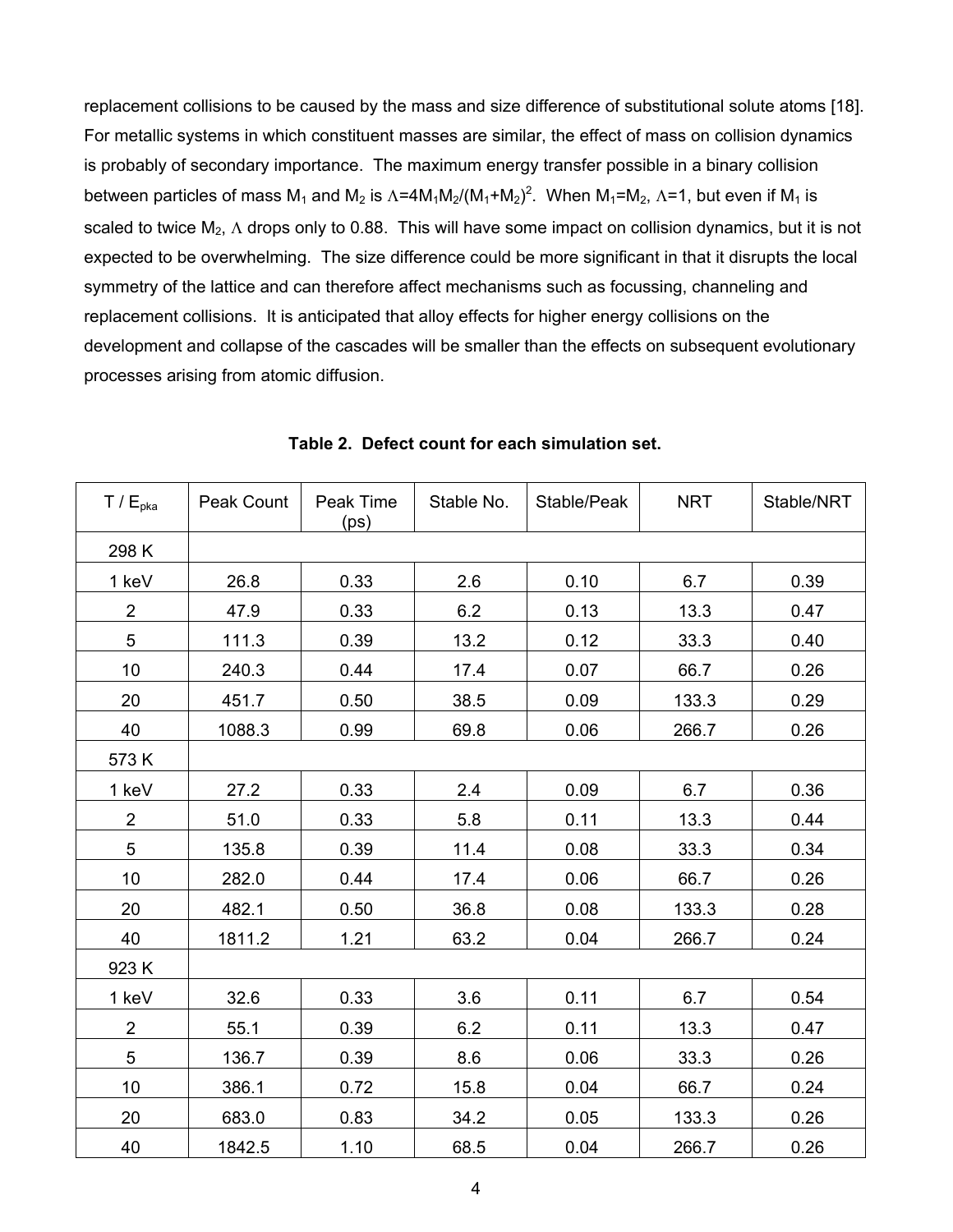In addition to the point defect count and production efficiency, it is also important to understand the geometric configuration of the defects in space. Defect clustering not only affects their mobility but may also play a role in the nucleation of microstructural features such as voids and loops and in processes that contribute to irradiation hardening. Clustering behavior can be quantified by computing a distribution function expressing the number of defects that exist within clusters of varying size. Defects that lie within one nearest neighbor distance of one another are considered to belong to the same cluster. Cluster analysis can be most easily performed using a linked list, depth first search methodology described previously [19]. The analysis has been performed for both the stable interstitial and vacancy populations of each of the MD simulations. The results are tabulated in Tables 3 and 4.

| <b>Vacancies</b> |             |                |              |                  |   |                |                |   |   |       |
|------------------|-------------|----------------|--------------|------------------|---|----------------|----------------|---|---|-------|
| T/E              | $\mathbf 1$ | $\overline{2}$ | $\mathbf{3}$ | $\boldsymbol{4}$ | 5 | $6\phantom{a}$ | $\overline{7}$ | 8 | 9 | $10+$ |
| 298K             |             |                |              |                  |   |                |                |   |   |       |
| 1 keV            | 2.6         |                |              |                  |   |                |                |   |   |       |
| $\boldsymbol{2}$ | 5.8         | 0.2            |              |                  |   |                |                |   |   |       |
| $5\phantom{.0}$  | 12.2        | 0.6            |              |                  |   |                |                |   |   |       |
| 10               | 14.6        | 0.4            | 0.6          |                  |   |                |                |   |   |       |
| 20               | 35.6        | $1.2$          |              |                  |   |                |                |   |   |       |
| 40               | 65.8        | 1.4            | 0.2          |                  |   |                |                |   |   |       |
| 573K             |             |                |              |                  |   |                |                |   |   |       |
| 1 keV            | 2.6         |                |              |                  |   |                |                |   |   |       |
| $\mathbf{2}$     | 5.4         |                |              |                  |   |                |                |   |   |       |
| $5\phantom{a}$   | 10.6        | 0.4            |              |                  |   |                |                |   |   |       |
| 10               | 14.6        | $0.6\,$        |              |                  |   | 0.2            |                |   |   |       |
| 20               | 36.0        | 0.4            | 0.2          |                  |   |                |                |   |   |       |
| 40               | 57.2        | 1.6            | 0.4          | 0.2              |   |                |                |   |   |       |
| 923K             |             |                |              |                  |   |                |                |   |   |       |
| 1 keV            | 3.8         | 0.2            |              |                  |   |                |                |   |   |       |
| $\mathbf 2$      | 6.0         |                |              |                  |   |                |                |   |   |       |
| $5\phantom{.0}$  | 7.4         | 0.6            |              |                  |   |                |                |   |   |       |
| 10               | 15.0        | 0.4            |              |                  |   |                |                |   |   |       |
| 20               | 31.4        | 0.4            |              | 0.2              |   |                |                |   |   |       |
| 40               | 61.3        | 1.8            | 0.5          |                  |   |                |                |   |   |       |

**Table 3. Average number of clusters of size 1-10**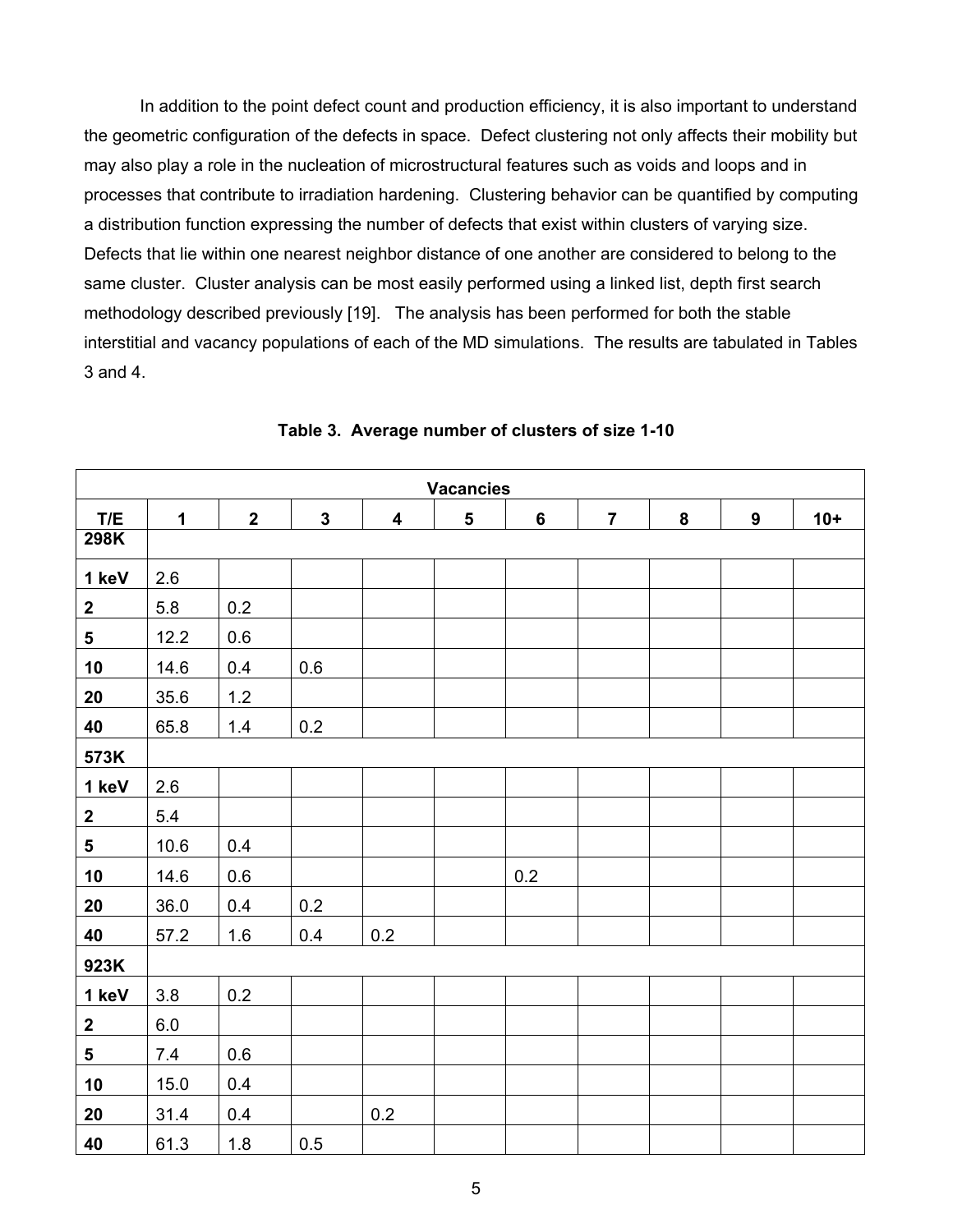As shown in Table 3, there is only a very slight tendency for vacancies to cluster within the time frame of the initial cascade collapse. Most vacancies exist as isolated point defects, with only a small fraction combining into di-vacancies. Table 4 reveals that interstitials generally form in pairs. This does not result from the agglomeration of two atoms that have been displaced from their lattice sites during the collision, but merely reflects that fact that when a single self-interstitial comes to rest in the lattice it tends to adopt a dumbbell configuration with the nearest lattice atom. The atoms share the lattice site, each of them displaced slightly from it. Due to this method of accounting, interstitials outnumber vacancies two to one. There is some tendency for the interstitials to cluster into four- or sixmember structures. While not overwhelming, the clustering is clearly stronger in the interstitial population than it is for vacancies. This most likely results from the fact that interstitials are significantly more mobile than vacancies are, being able to take several diffusive steps during the time of the simulation. Clustering of both interstitials and vacancies appears to be less pronounced than in MD simulations of FCC materials such as Au [3]. A smaller tendency to cluster is consistent with previous simulations in other bcc metals [6,10,20].

Although clustering at the end of the cascade, as defined by a strict nearest neighbor rule, is interesting, the ultimate goal of irradiation damage modeling is to determine whether or not the defects will annihilate or participate in microstructural evolution. This determination requires that much longer times be considered than those amenable to MD, and kinetic Monte Carlo (KMC) calculations are often performed to study the fate of the defects on a time scale consistent with atomic diffusion. While KMC simulations have not been done as part of this investigation, some degree of insight into whether the defects will annihilate or participate in the nucleation of larger structures can be gleaned from the images of the cascades themselves. Figure 2 illustrates the stable configuration of vacancies and interstitials for several cascades formed from a 20 keV or 40 keV PKA. The structures tend to be elongated, with vacancies concentrated near the center and interstitials surrounding the outside. The vacancies clearly group together, although the groups do not conform to the nearest-neighbor definition of a cluster used above. A quantitative measure of the degree to which interstitials and vacancies group together can be taken from the pair-correlation functions of the two species of point defects. To simplify the analysis, the correlation functions can be used to define an interaction parameter that reflects whether a point defect is surrounded more closely by like or unlike defects. Parameters for any given interstitial or vacancy are expressed as:

$$
P_{v} = \sum_{j=0 \text{therVacs}} \frac{1}{r_{ij}^{2}} - \sum_{k=Ints} \frac{1}{r_{ik}^{2}}
$$
\n
$$
P_{i} = \sum_{j=0 \text{therInts}} \frac{1}{r_{ij}^{2}} - \sum_{k=Vacs} \frac{1}{r_{ik}^{2}}
$$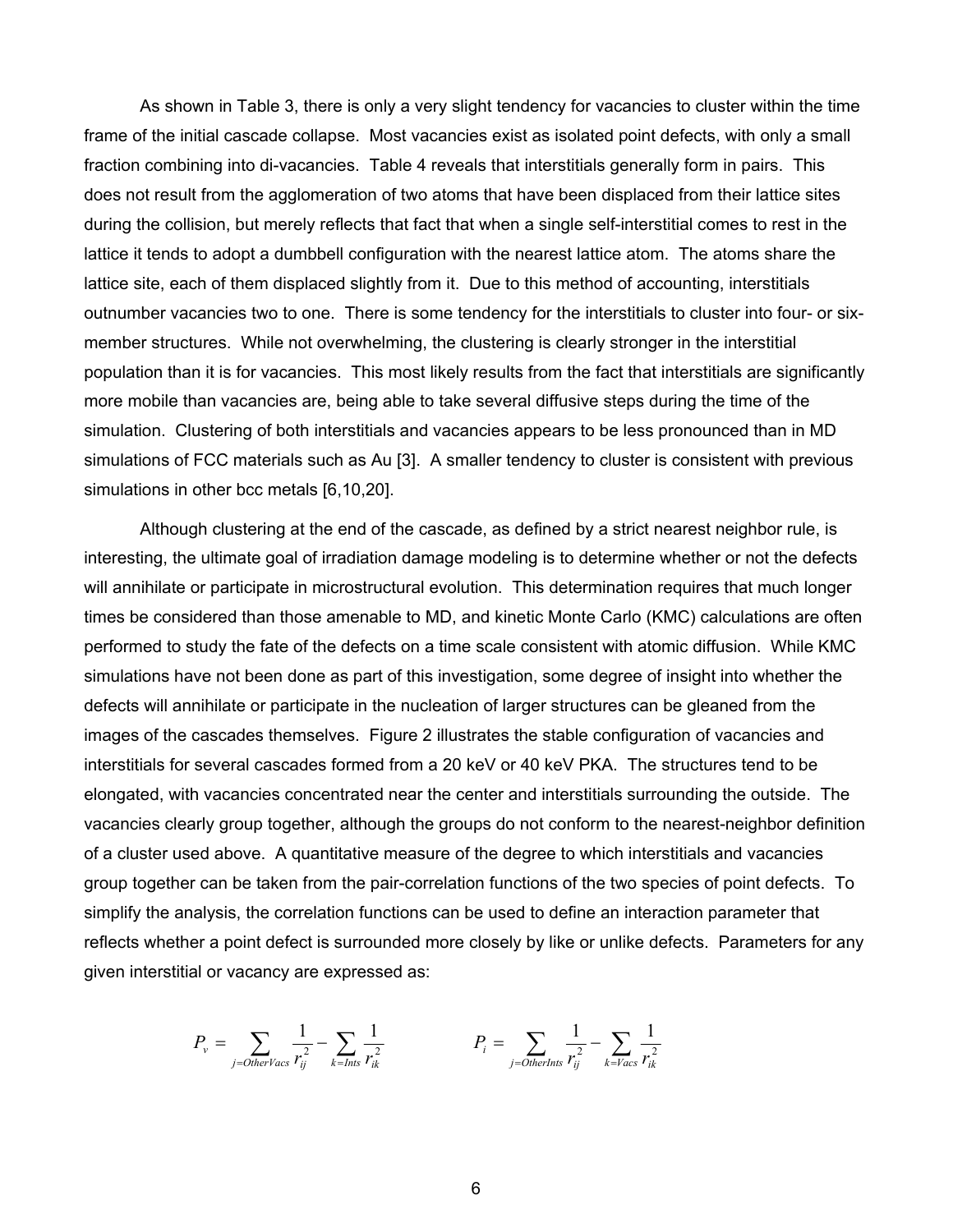| <b>Interstitials</b>    |              |                         |              |                         |   |         |                |         |                  |         |
|-------------------------|--------------|-------------------------|--------------|-------------------------|---|---------|----------------|---------|------------------|---------|
| T/E                     | $\mathbf{1}$ | $\overline{\mathbf{2}}$ | $\mathbf{3}$ | $\overline{\mathbf{4}}$ | 5 | $\bf 6$ | $\overline{7}$ | 8       | $\boldsymbol{9}$ | $10+$   |
| 298K                    |              |                         |              |                         |   |         |                |         |                  |         |
| 1 keV                   |              | 2.6                     |              |                         |   |         |                |         |                  |         |
| $\mathbf{2}$            |              | 5.0                     |              | 0.6                     |   |         |                |         |                  |         |
| $\overline{\mathbf{5}}$ |              | 8.6                     |              | 1.4                     |   | 0.4     |                | 0.2     |                  |         |
| 10                      |              | 12.8                    |              | 1.6                     |   | 0.4     |                |         |                  |         |
| 20                      |              | 27.2                    |              | 2.6                     |   | $1.0$   |                | 0.8     |                  | 0.2     |
| 40                      |              | 48.0                    |              | $7.0\,$                 |   | $1.4$   |                | 0.4     |                  | 0.2     |
| 573K                    |              |                         |              |                         |   |         |                |         |                  |         |
| 1 keV                   |              | 2.6                     |              |                         |   |         |                |         |                  |         |
| $\mathbf{2}$            |              | 5.4                     |              |                         |   |         |                |         |                  |         |
| $5\phantom{a}$          |              | 8.0                     |              | $0.8\,$                 |   |         |                | 0.2     |                  | $0.2\,$ |
| 10                      |              | 10.4                    |              | 1.6                     |   | 0.8     |                |         |                  | 0.2     |
| 20                      |              | 25.8                    |              | 3.0                     |   | $1.2$   |                |         |                  | 0.4     |
| 40                      |              | 40.6                    |              | 4.6                     |   | $1.4$   |                | 0.6     |                  | 0.8     |
| 923K                    |              |                         |              |                         |   |         |                |         |                  |         |
| 1 keV                   |              | 3.6                     |              |                         |   | 0.2     |                |         |                  |         |
| $\mathbf{2}$            |              | 6.0                     |              |                         |   |         |                |         |                  |         |
| $5\phantom{a}$          |              | 7.8                     |              | 0.4                     |   |         |                |         |                  |         |
| 10                      |              | 10.2                    |              | 2.0                     |   | 0.4     |                |         |                  |         |
| 20                      |              | 23.2                    |              | $2.8\,$                 |   | 1.0     |                |         |                  | $0.2\,$ |
| 40                      |              | 47.0                    |              | 4.3                     |   | $0.8\,$ |                | $0.8\,$ |                  | 0.5     |

## **Table 4. Average number of clusters of size 1-10**

A positive value of either quantity suggests the defect is more closely surrounded by members of the same species than its anti-defect. The average value of these quantities for the simulations conducted in this investigation is  $P_i = 0.1$  and  $P_v = 0.3$  suggesting that both interstitials and vacancies lie in closer proximity to members of their own species than their anti-defect. This condition supports both the formation of interstitial loops and void nuclei.

In addition to the production of the stable defect configuration, MD simulations are quite useful for understanding the dynamic processes that generate the cascade itself. Figure 3 presents six snapshots taken from a 20 keV, 298K cascade simulation at various points in time. The first defects to be produced lie in the upper cluster of figure 3a. As time continues, the lower cluster develops as a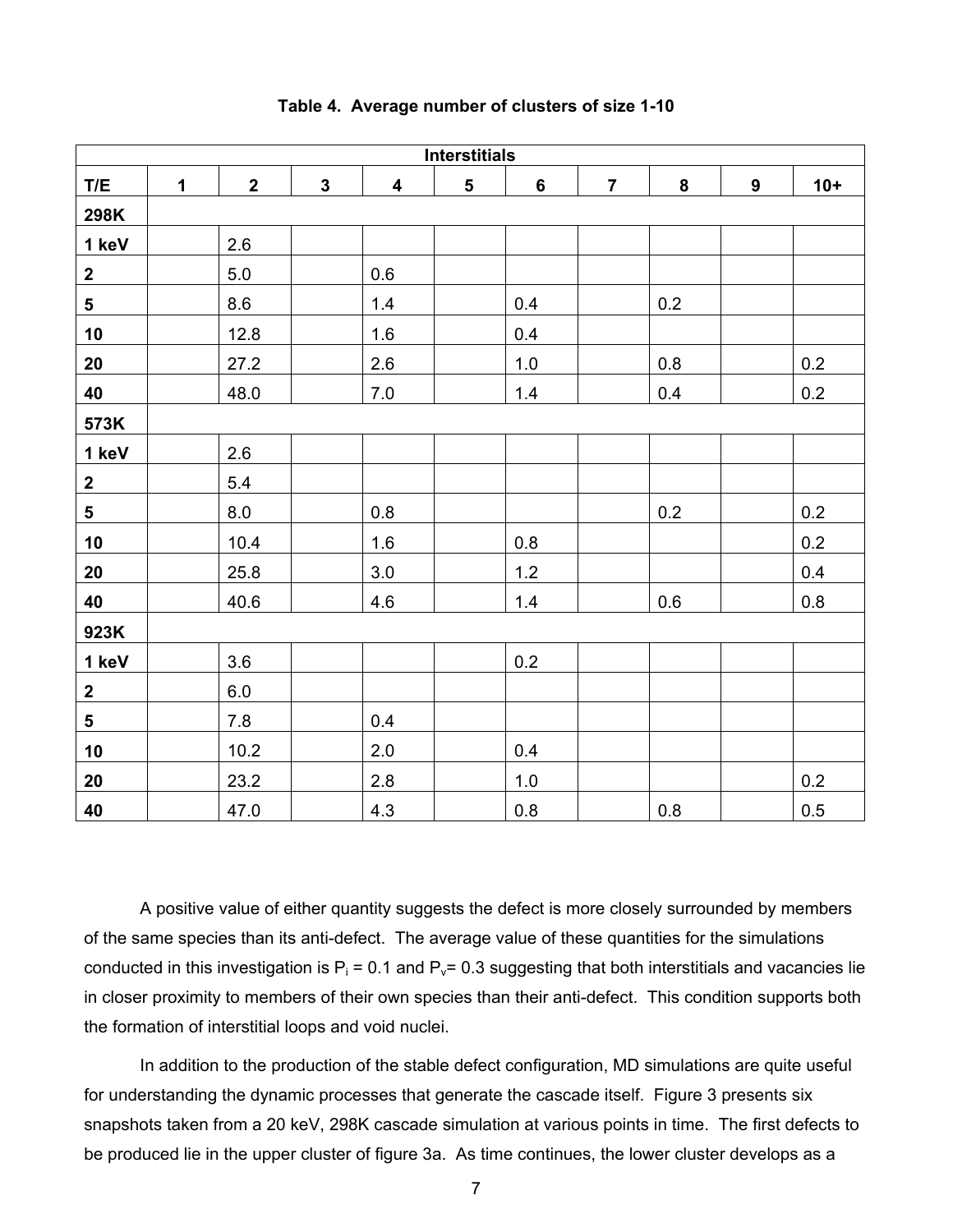sub-cascade, resulting from interactions with an energetic atom that escaped the initial damage region and traveled several lattice parameters, either by channeling or a replacement chain, before initiating a new collision. The cascade evolves to its maximum size in figure 3d and then collapses toward its final configuration in figure 3f.

## **Conclusions**

Molecular dynamics simulations of displacement damage cascades in bcc Mo reveal a number of interesting features:

Cascade damage increases with increasing energy, but cascade efficiency with respect to the NRT model decreases to a value between 1/4 and 1/3. This is consistent with MD simulations of previous metallic systems.

There appears to be little temperature dependence to the total number of stable defects produced in the cascade, but the peak defect count prior to cascade collapse does exhibit an increase with increasing temperature. It is proposed that this effect results from a reduction in channeling and focussing with increased thermal vibration.

With the exception of the di-interstitials, there is only a slight tendency for point defects to cluster into tight groups in which members are connected by one or two nearest neighbor distances. The defects do, however, agglomerate into vacancy or interstitial rich regions, where the point defects lie closer to each other than to their anti-defects, but not within one lattice constant. The vacancy rich regions tend to be surrounded by interstitials. The individual vacancy regions may mark the positions of sub-cascade formation.

Future efforts in this area are needed to determine the subsequent evolution of the defects on a longer time scale (especially the question of interstitial cluster mobility), and to understand whether or not cascade damage can be mitigated by alloying or microstructrural modifications.

8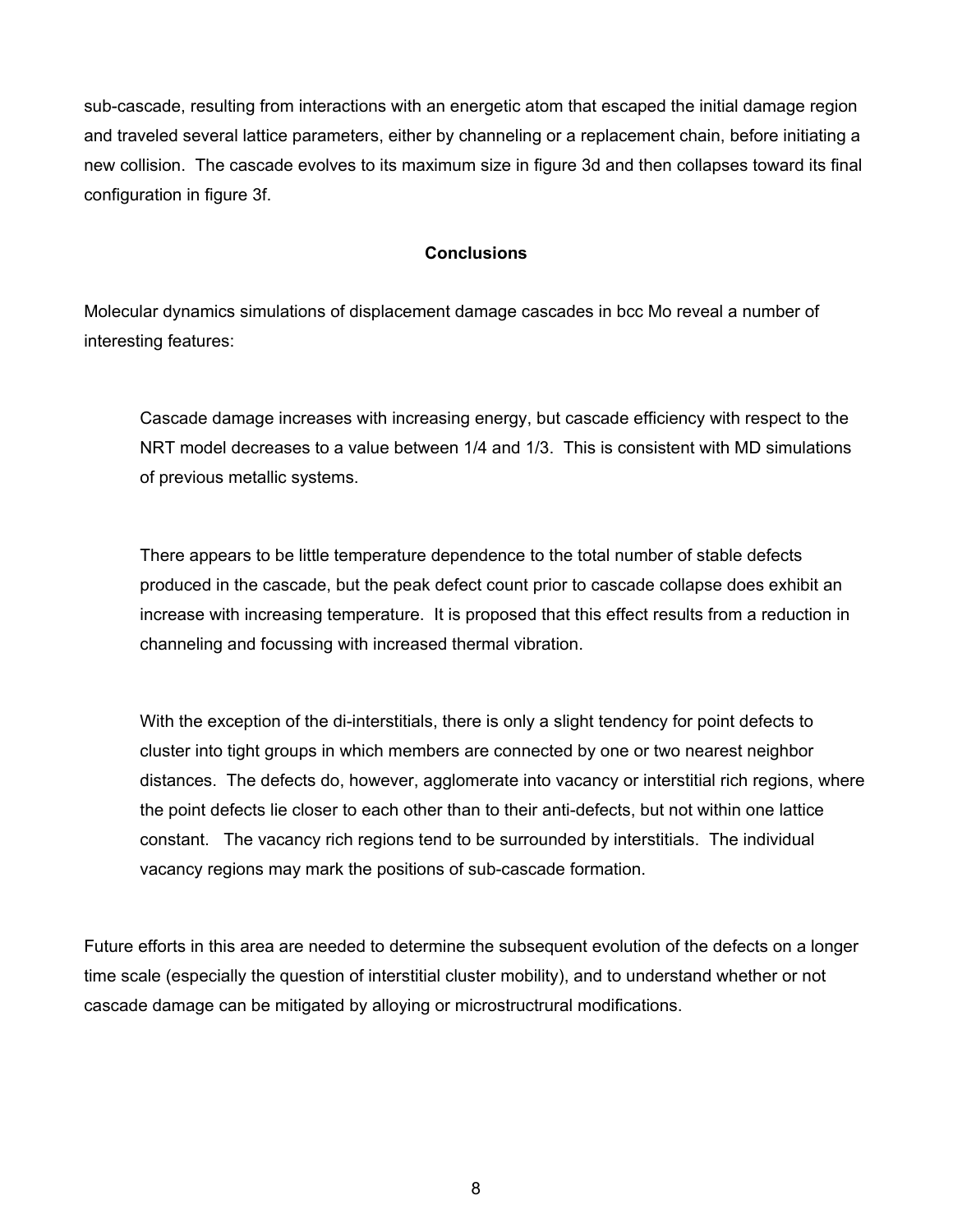### **Acknowledgements**

Many thanks are extended to Dr. L. A. Zepeda-Ruiz and Prof. B. D. Wirth for extensive assistance with MDCASK and the Mo interatomic potential.

## **References**

- 1. T. Diaz de la Rubia, M. W. Guinan, J. Nucl. Mater. 174 (1990) 151.
- 2. A. F. Calder, D. J. Bacon, J. Nucl. Mater. 207 (1993) 25.
- 3. T. Diaz de la Rubia, N. Soneda, M. J. Caturla, E. A. Alonso, J. Nucl. Mater. 251 (1997) 13.
- 4. R. S. Averback, T. Diaz de la Rubia, Solid State Physics, 51 (1998) 281.
- 5. F. Gao, D. J. Bacon, P. E. J. Flewitt, T. A. Lewis, Mod. Sim. Mat. Sci. Eng. 6 (1998) 543.
- 6. E. Alonso, M. J. Caturla, T. Diaz de la Rubia, J. M. Perlado, J. Nucl. Mater. 276 (2000) 221.
- 7. R. E. Stoller, G. R. Odette, B. D. Wirth, J. Nucl. Mater. 251 (1997) 49.
- 8. R. E. Stoller, J. Nucl. Mater. 276 (1999) 22.
- 9. R. E. Stoller, Mat. Res. Soc. Symp. Proc. 650 (2001) R3.5.1.
- 10. W. J. Phythian, R. E. Stoller, A. J. E. Foreman, A. F. Calder, D. J. Bacon, J. Nucl. Mater. 223 (1995) 245.
- 11. J. F. Ziegler, J. P. Biersack, U, Littmark, *The Stopping and Range of Ions in Matter* (Pergamon, New York, 1985).
- 12. G. Ackland, V. Vitek, Phys. Rev. B. 41 (1990) 10324.
- 13. B. D. Wirth, personal communication.
- 14. L. A. Zepeda-Ruiz, S. Han, D. J. Srolovitz, R. Car, B. D. Wirth, Phys. Rev. B 67 (2003) 13414.
- 15. M. J. Norgett, M. T. Robinson, I. M. Torrens, Nucl. Eng. Des. 33 (1975) 50.
- 16. D. R. Olander, Fundamental Aspects of Nuclear Reactor Fuel Elements, Technical Information Center Energy Research and Development Administration, Springfield, 1976.
- 17. L. R. Greenwood, R. K. Smither, "Specter: Neutron Damage Calculations for Materials Irradiations", ANL/FPP/TM-197, Argonne National Laboratory, January 1985.
- 18. H. F. Deng, D. J. Bacon, Phys. Rev. B 48 (1993) 10022.
- 19. R. W. Smith, Z. Phys. D. 21 (1991) 57.
- 20. R. E. Stoller, J. Nucl. Mater. 233-237 (1996) 999.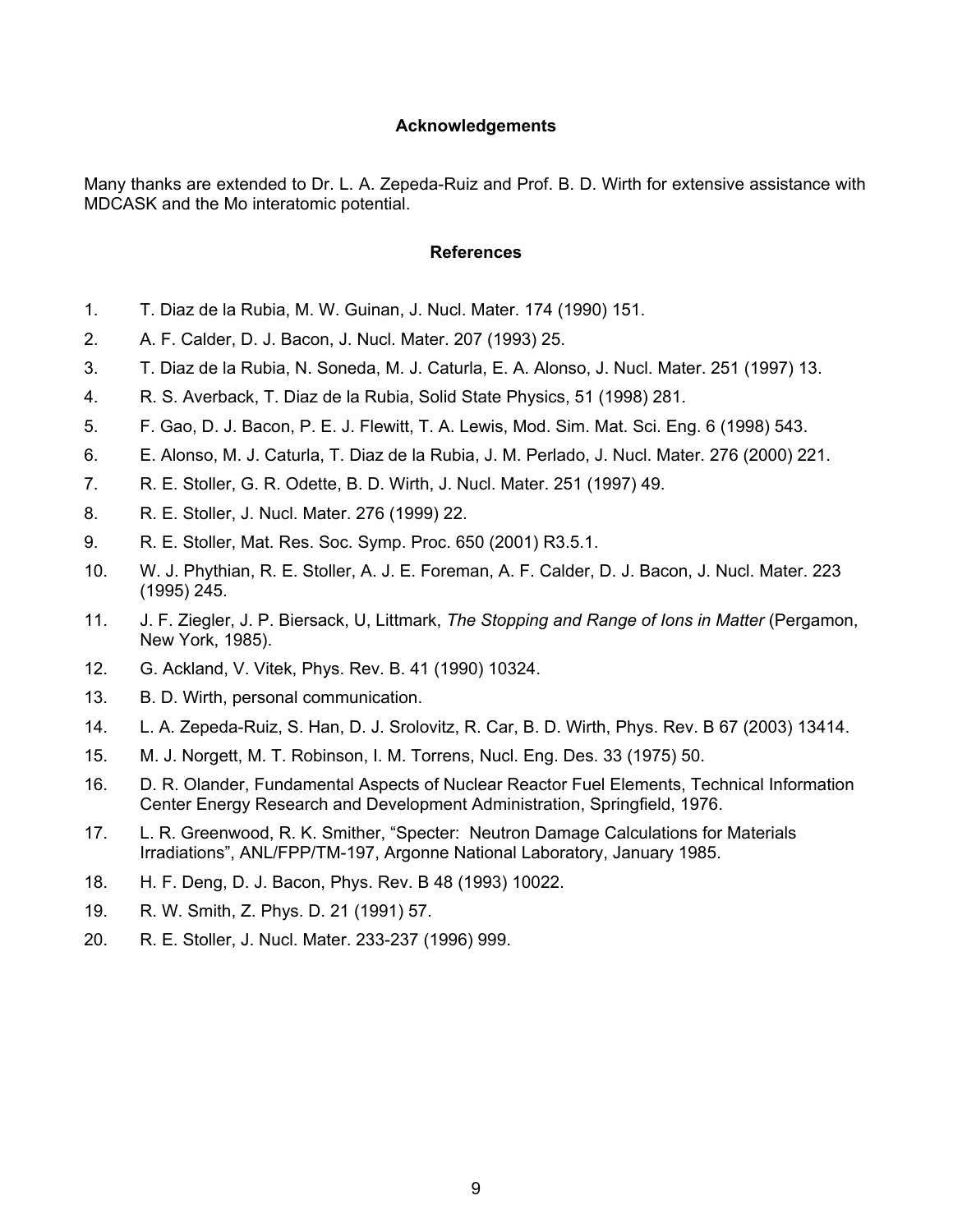

Figure 1. Time dependence of point defect number through out cascade event. Curves in each plot represent PKA energies of 1, 2, 5, 10, 20 and 40 keV.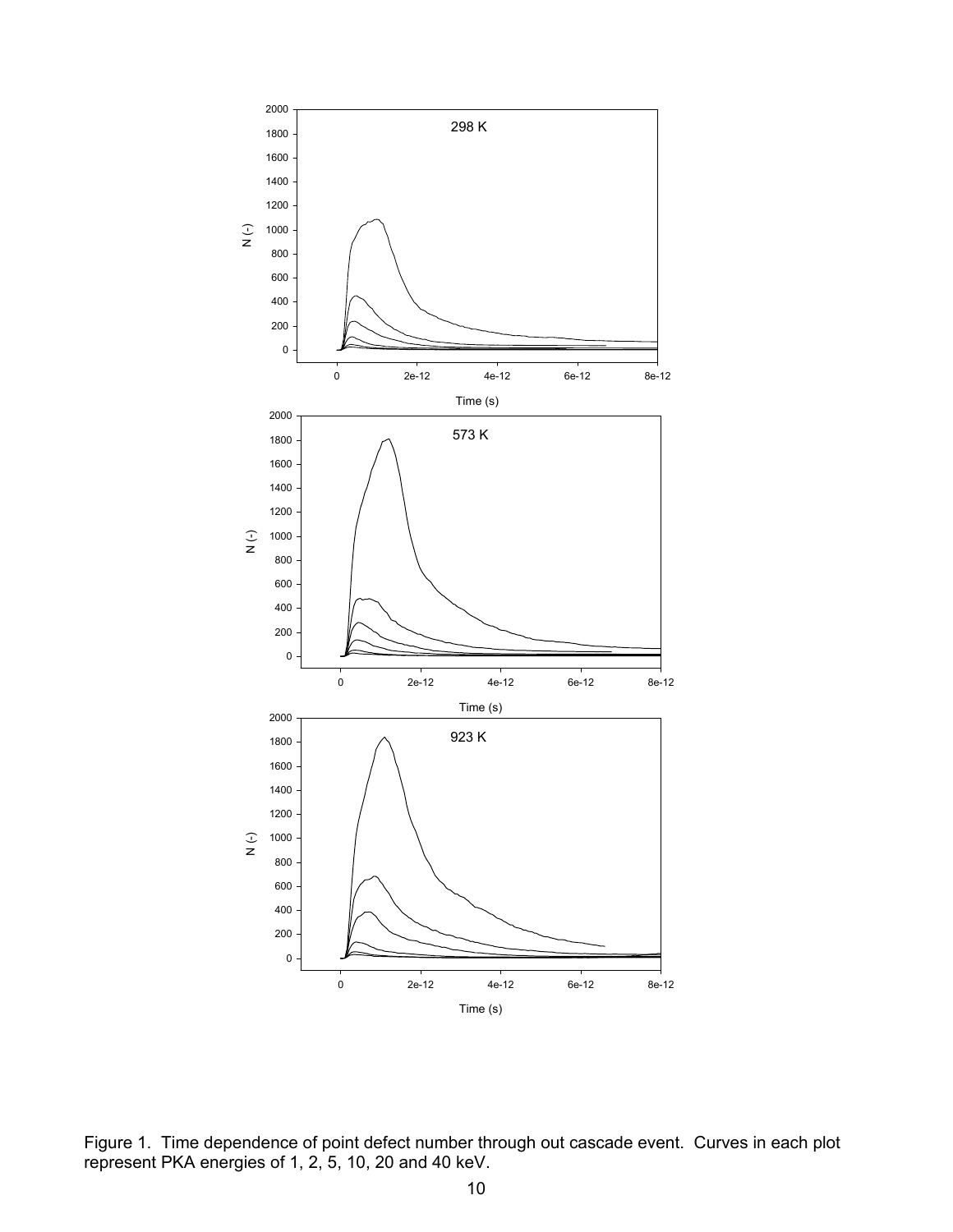

Figure 2. Typical stable point defect configurations following cascade events at 20 and 40 keV. Blue spheres represent vacancies. Purple represents interstitials.